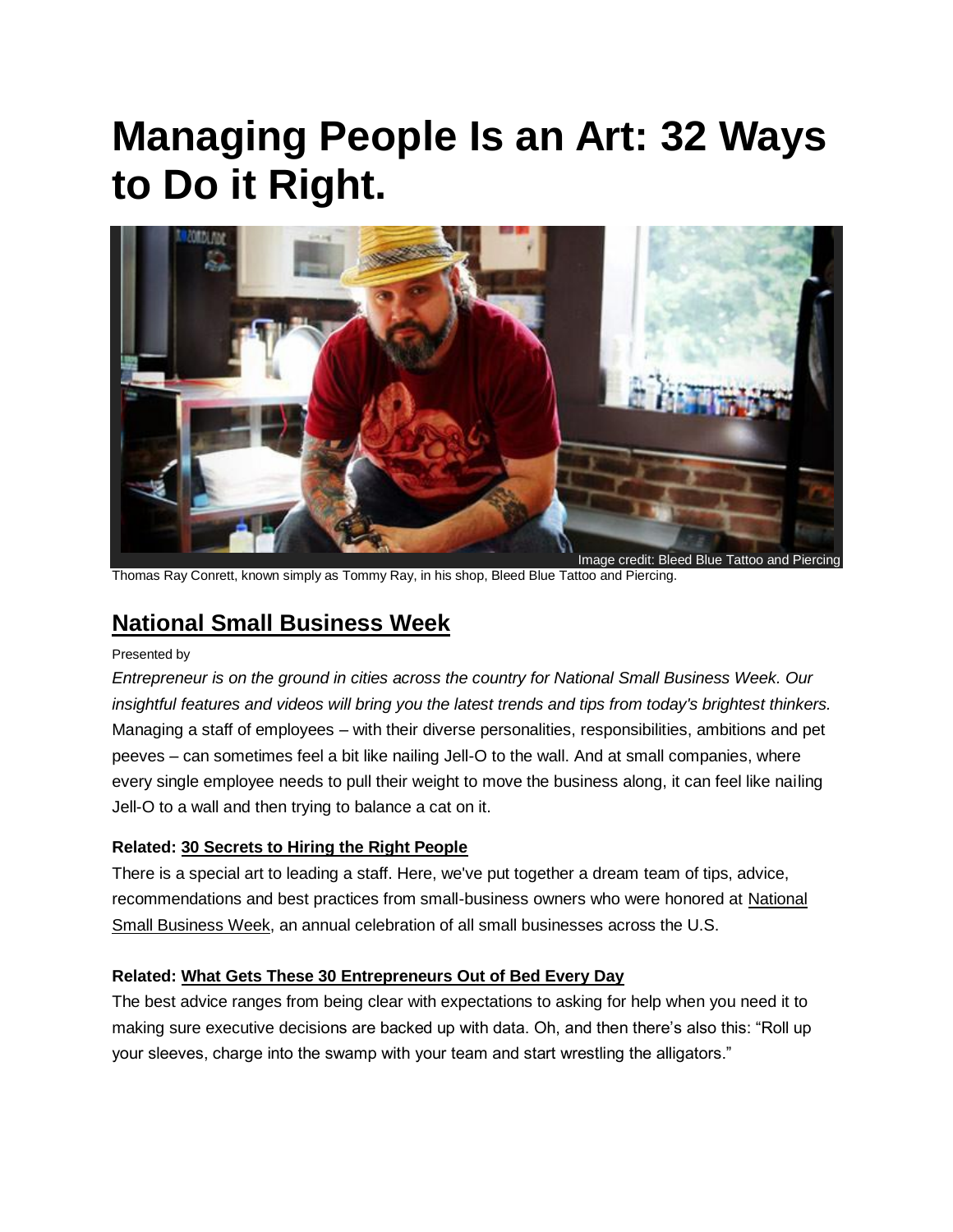# **1. [Dr. Shieh's Clinic & Associates](http://www.shiehclinic.com/) Entrepreneur: Thomas Shieh, MD, FACOG Headquarters: Tamuning, Guam**

Patients first, and take care of your staff. I found that if we put patients first, they will be always loyal to you and the care you provide them will be a bilateral relationship.

# **2. [Blake's All Natural Foods](http://www.blakesallnatural.com/) Entrepreneur: Chris Licata Headquarters: Concord, N.H.**

The best advice I have received and believe in is to hire great people, share your vision for the company, provide clear direction and expectations, then get out of the way so they can do their best work. Always be available to support each person on your team but encourage autonomy, creativity and risk-taking. Rehabilitate all micro managers……or replace them if you can't save them……because they will kill all autonomy, creativity and risk-taking and force your best people to leave

#### **3. [Janska, LLC](http://www.janska.com/)**

# **Entrepreneur: Jan Erickson, Owner, Founder & President; Jon Thomas, Co-Founder & Vice President**

#### **Headquarters: Colorado Springs, Colo.**

Never be afraid to ask for help. Jon and I reached out to the Colorado Springs Small Business Development Center when we were in the very beginning stages of our business. These classes helped us avoid pitfalls that many new businesses experience. Later, we began using SCORE to help with the challenges that accompany rapid growth. I have had a personal business coach for over 6 years, and in January we hired a business coach to help us with strategic planning and to work with our management team.

#### **4. [Fusion Hospitality](http://fusion-hospitality.com/)**

# **Entrepreneur: Bhupender "Bruce" Patel Headquarters: Tupelo, Miss.**

Though not given to me personally, my favorite management advice is from Sam Walton: "There is only one boss. The customer. And they can fire everybody in the company from the chairman on down, simply by spending their money somewhere else."

#### **5. [Express Kitchens](http://www.expresskitchen.net/)**

#### **Entrepreneur: Max Kothari**

#### **Headquarters: Hartford, Conn.**

Trust your gut instinct BUT always back your gut decisions with data. Just data decision are no good nor are emotional gut decisions in isolation.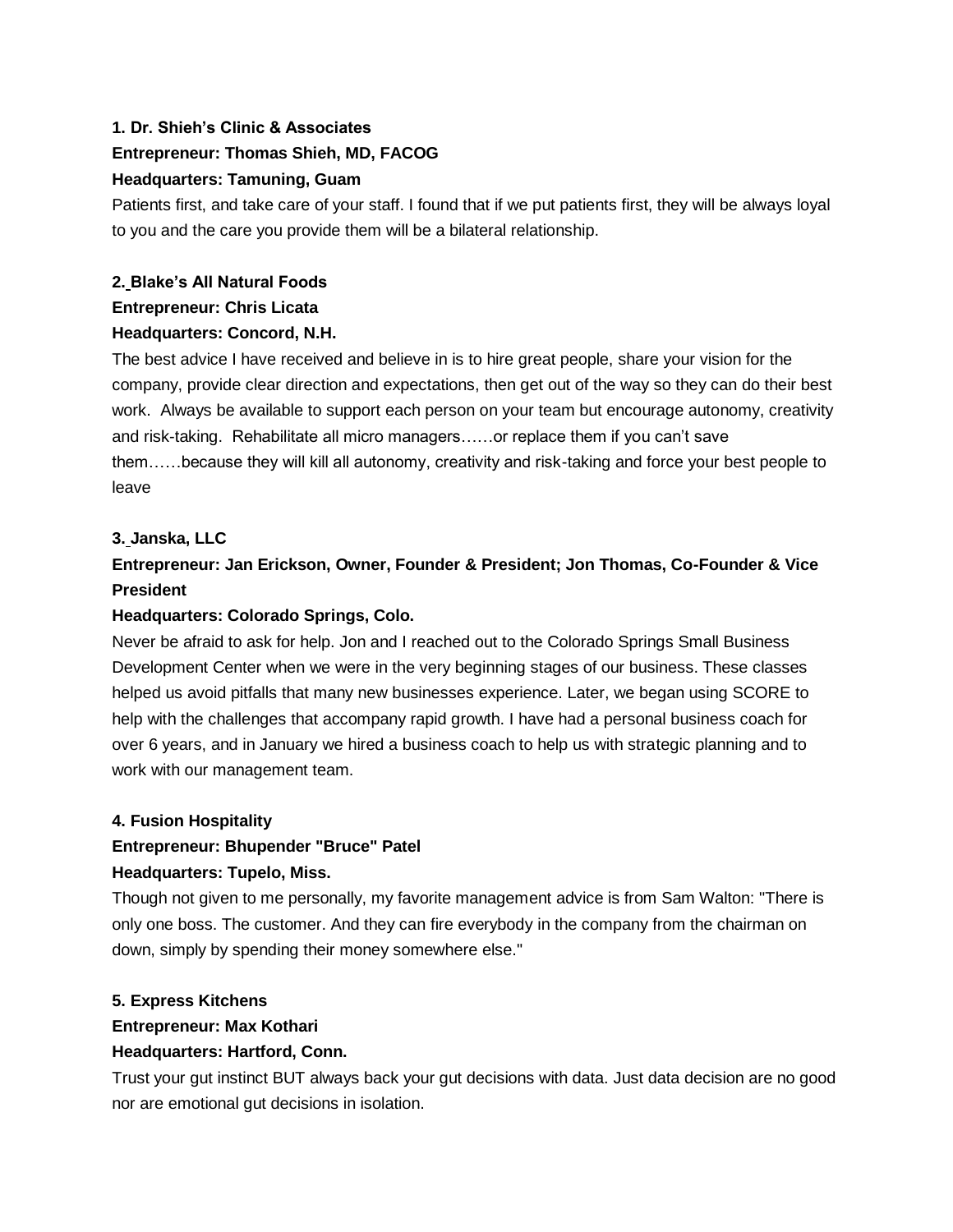

Kiran Gill is the owner and founder of PARS Environmental, Inc. *Image credit: PARS Environmental, Inc.*

# **6. [PARS Environmental, Inc.](http://www.parsenviro.com/)**

# **Entrepreneur: Kiran K. Gill, President and CEO**

#### **Headquarters: Robbinsville, N. J.**

Don't be afraid of making mistakes but do understand and learn from them. Mistakes are truly necessary for growth.

# **7. [High Plains Architects](http://www.highplainsarchitects.com/)**

**Entrepreneurs: Randy and Janna Hafer Headquarters: Billings, Mont.** Hire good people, treat them right, empower them.

# **8. [Bleed Blue Tattoo and Piercing](http://www.bleedbluetattoo.com/)**

**Entrepreneur: Thomas Ray Conrett, aka Tommy Ray Headquarters: Lexington, Ky.**

Lead by example.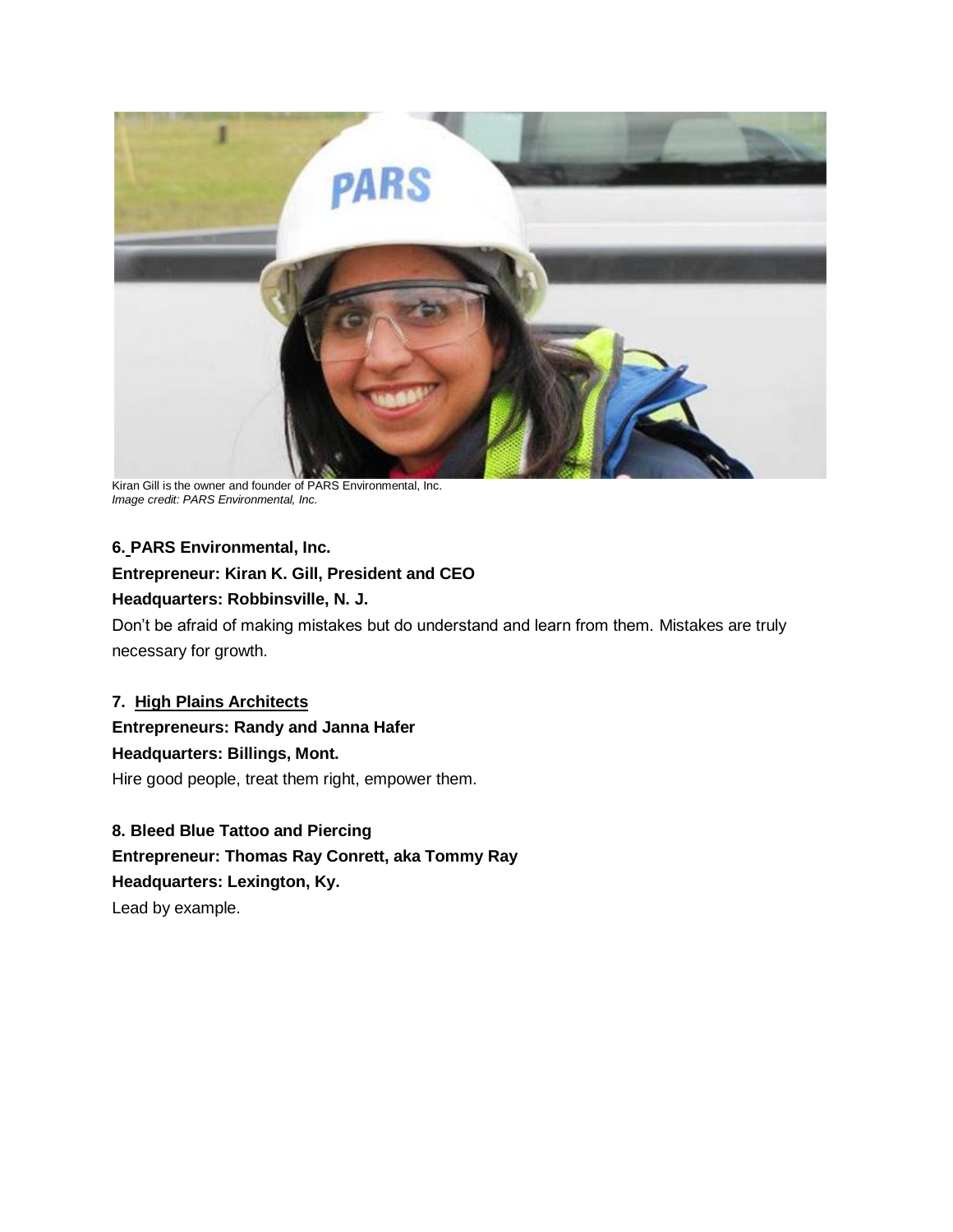

Dr. Amir A. Varshovi, the President of Florida-based GreenTechnologies. *Image credit: GreenTechnologies*

#### **9. [Green Technologies](http://green-edge.com/)**

#### **Entrepreneurs: Dr. Amir A. Varshovi and Marla K. Buchanan, JD**

#### **Headquarters: Gainesville, Fla.**

Leaders must be close enough to relate to others but far enough ahead to motivate them.

**10. [BrightFields, Inc.](http://www.brightfieldsinc.com/)**

#### **Entrepreneurs: Mark A. Lannan and Marian R. Young**

#### **Headquarters: Wilmington, Del.**

Keep looking at where the market and industry are heading, not where it is.

**11. [Infinite Energy Construction, Inc. \(IEC\)](http://www.infiniteenergyconstruction.com/) Entrepreneur: Nilson L. Goes Headquarters: Kansas City, Mo.** Inspect what you expect.

**12. [Best Bath Systems Inc.](http://www.best-bath.com/) Entrepreneur: Gary Multanen Headquarters: Caldwell, Idaho** Delegate, support and pay attention to results.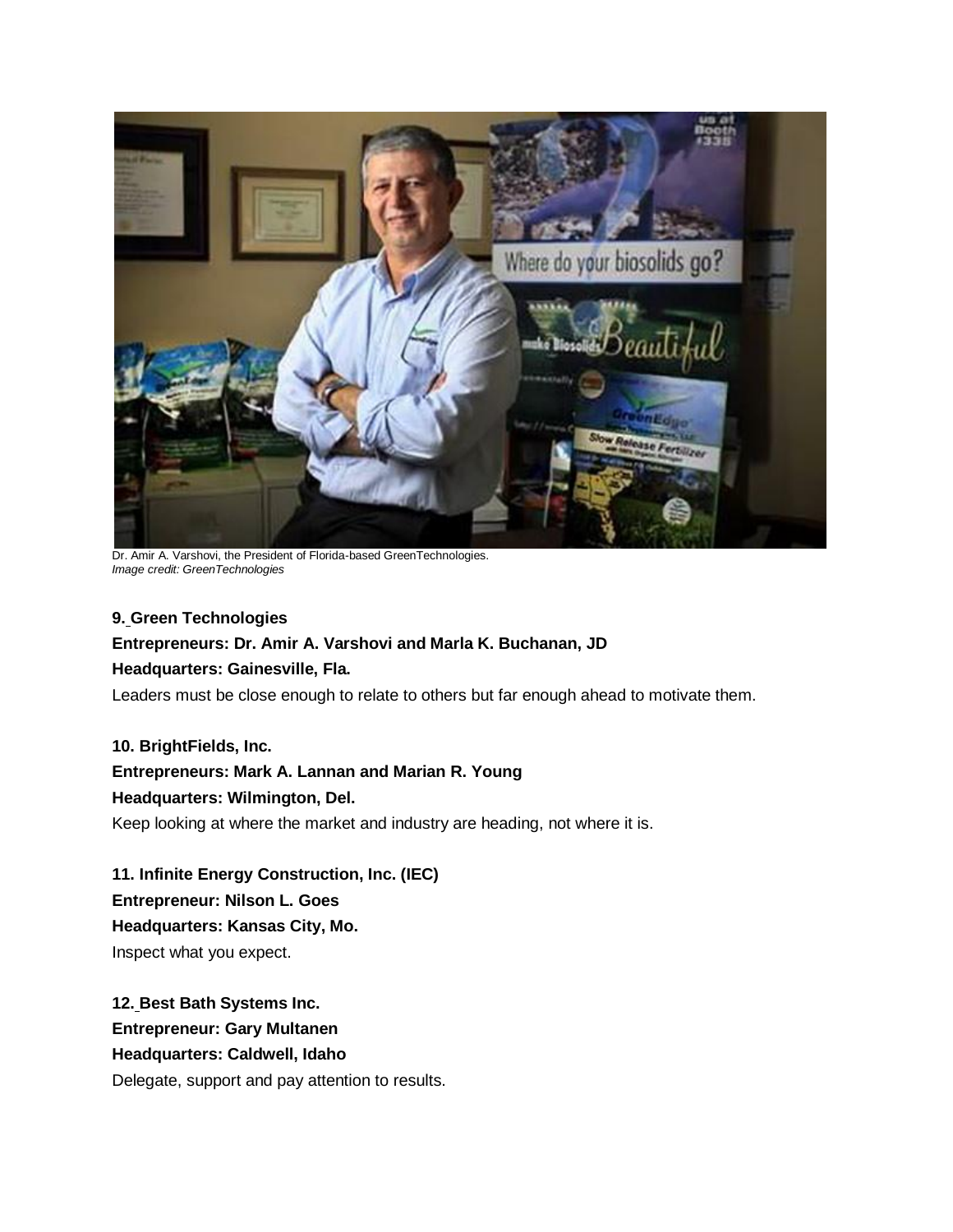# **13. [Spectrum Aeromed](http://www.spectrum-aeromed.com/) Entrepreneur: Dean Atchison Headquarters: Fargo, N.D.**

No one is coming to help. Roll up your sleeves, charge into the swamp with your team and start wrestling the alligators.

# **14. [EverLast Lighting, Inc.](http://www.everlastlight.com/) Entrepreneur: Michael Olen Nevins Headquarters: Jackson, Mich.**

To empower your staff, and support them when they are right or wrong. We find that by empowering and supporting them, they are able to be the most productive.

# **15. [Custom Aircraft Cabinets, Inc.](http://www.customaircraftcabinets.com/)**

# **Entrepreneur: Co-Owners Mike Gueringer and Paul Reesnes Headquarters: Sherwood/North Little Rock, Ark.**

As cliché as it sounds, "treat workers like you would want to be treated." This has served us well in 25 years in the aerospace interiors market.

#### **16. [KNIGHT SOLUTIONS](http://www.knightfirst.com/)**

**Entrepreneur: Kevin Knight**

# **Headquarters: Leesburg, Va.**

Listen, listen and then act swiftly when making major decisions.

# **17. [Metaphrasis Language & Cultural Solutions, LLC.](http://www.metaphrasislcs.com/)**

# **Entrepreneur: Elizabeth Colón**

# **Headquarters: Chicago, Ill.**

The best piece of management advice I received was from someone who let go of his entire staff because they were good but not great. He made them all reapply for their job and only hired one back. Because the company was at a different place from when he started he needed greatness. I took that same advice and replaced my staff because we are also at different place from when we start back in 2007.

# **18. [TEVET, LLC](http://www.tevetllc.com/)**

# **Entrepreneur: Tracy D. Solomon**

# **Headquarters: Mosheim, Tenn.**

Put in place a capable management team because you, the leader, cannot always do it all yourself. A strong leader hires good people and then gets out of their way in order for the team to be successful.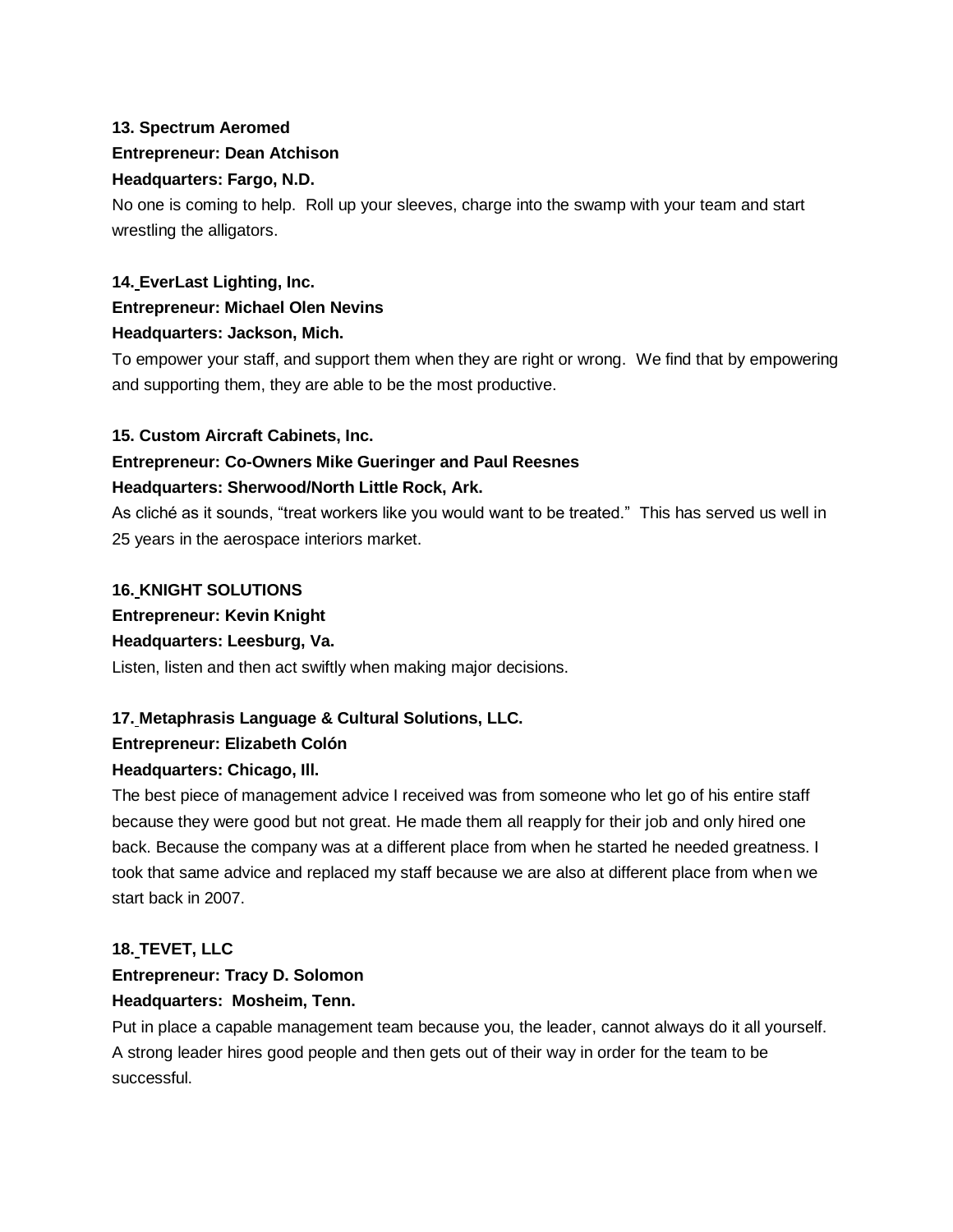# **19. [Global Consulting International, Inc. \(GCI\)](http://www.gci-usa.com/) Entrepreneur: Sandeep Sharma Headquarters: Salt Lake City, Utah** "One bad decision can break the company."

# **20. [PracticeLink.com](http://practicelink.com/) and MountainPlex Properties: [The Guest House on Courthouse](http://guesthousewv.com/)  [Square,](http://guesthousewv.com/) [Radio AM 1380,](http://www.radioam1380.com/) [The Market Courthouse Square,](http://www.themarketwv.com/) [The Ritz Theatre,](http://ritzwv.com/) [Otter & Oak](http://otterandoak.com/)  [Outfitter](http://otterandoak.com/)**

#### **Entrepreneur: Ken Allman**

# **Headquarters: Hinton, W.Va.**

Hire the best people you can find and who are the best cultural fit, then treat them as well as you can. They will treat your customers well in return.

# **21. [Strider Sports International, Inc.](http://www.striderbikes.com/)**

# **Entrepreneur: Ryan McFarland**

# **Headquarters: Rapid City, S.D.**

Make sure team members understand the Cause and Mission. If they embrace it, they will be stellar team members. If they don't, get rid of them sooner than later!

# **22. [Virtual Enterprise Architects, LLC](http://www.virtual-ea.com/)**

# **Entrepreneur: LaKeshia Grant**

# **Headquarters: Washington, DC**

The most important advice that I could give is the same advice that was given to me. You must always watch the numbers. Cash flow and income is key to growing and maintaining a business. The "show me the money" movie catchphrase is more than just a phrase. It's the lifeline of your business. The more you have, the more options and opportunities are available to you, so you must always make it a priority to watch the money.

# **23. [Golden Cannoli Shells Co. Inc.](http://www.goldencannoli.com/)**

# **Entrepreneur: Valerie Bono, Maria Elena Bono Malloy, Eric Bresciani, Edwin Bresciani Headquarters: Chelsea, Mass.**

Thank your employees everyday, appreciate them and they will always work hard for you. ~ [advice from] my dad.

# **24. [Triangle Rock Club](http://www.trianglerockclub.com/)**

# **Entrepreneurs: Joel Graybeal and Andrew Kratz, managing partners Headquarters: Morrisville, N.C.**

Be happy but never complacent. A key driver of our success has been constant improvement. Each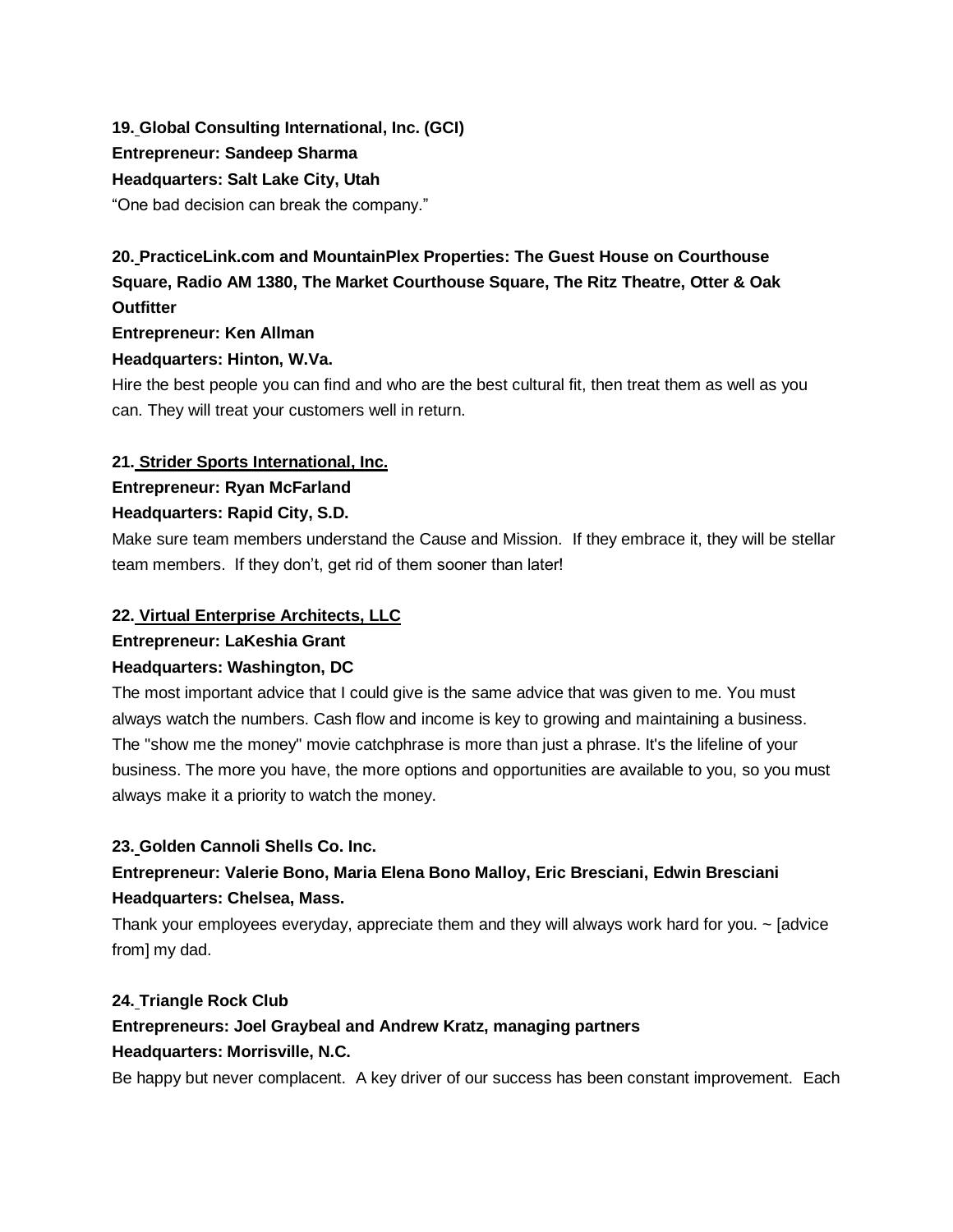day, we improve some aspect of the business. When you take daily improvement steps, you end up covering a lot of ground over time.

#### **25. [TailsSpin Pet Food & Accessories](http://www.tailsspin.com/)**

# **Entrepreneurs: Co-owners Jusak Yang Bernhard and Jeffrey A. Manley Headquarters: Savannah, Pooler and Macon, Ga.**

Follow your heart. Stand still awhile, you'll hear what your heart is telling you to do…to speak…to act. You'll realize that your heart has a voice. It can be pretty loud sometimes. Sometimes it can be a whisper. The voice will lead you to wonderful moments in your life and your business practice. At the end of the day, if you listen to what your heart tells you, you'll have the comfort of knowing that everything is alright.

#### **26. [Switchback Brewing Company](http://www.switchbackvt.com/)**

# **Entrepreneurs: Bill Cherry and Jeff Neiblum Headquarters: Burlington, Vt**

Treating every employee as if they are a subcontractor. A professional responsible for getting promised tasks done efficiently. And never, ever, keeping any dissatisfaction from the employee until review time. Rather, re-explain your expectations immediately so there are no surprises in their review.

#### **27. [Chesapeake Environmental Management, Inc.](http://www.cemscience.com/)**

**Entrepreneurs: Stephanie Novak Hau and Joseph Hau Headquarters: Bel Air, Md.**

"Actions express priorities." ~ [advice from] Ghandi (really)

**28. [MIRACORP](about:blank) Entrepreneur: Cynthia M. Reed Headquarters: Mesa, Ariz.** Do not get into a situation that jeopardizes your financial independence.

#### **29. [House of Bread Anchorage](http://www.houseofbreadanchorage.com/)**

#### **Entrepreneurs: Ginna and John Baldiviez**

#### **Headquarters: Anchorage, Alaska**

When managing people be firm but fair. A well-treated and respected employee is a happy employee.